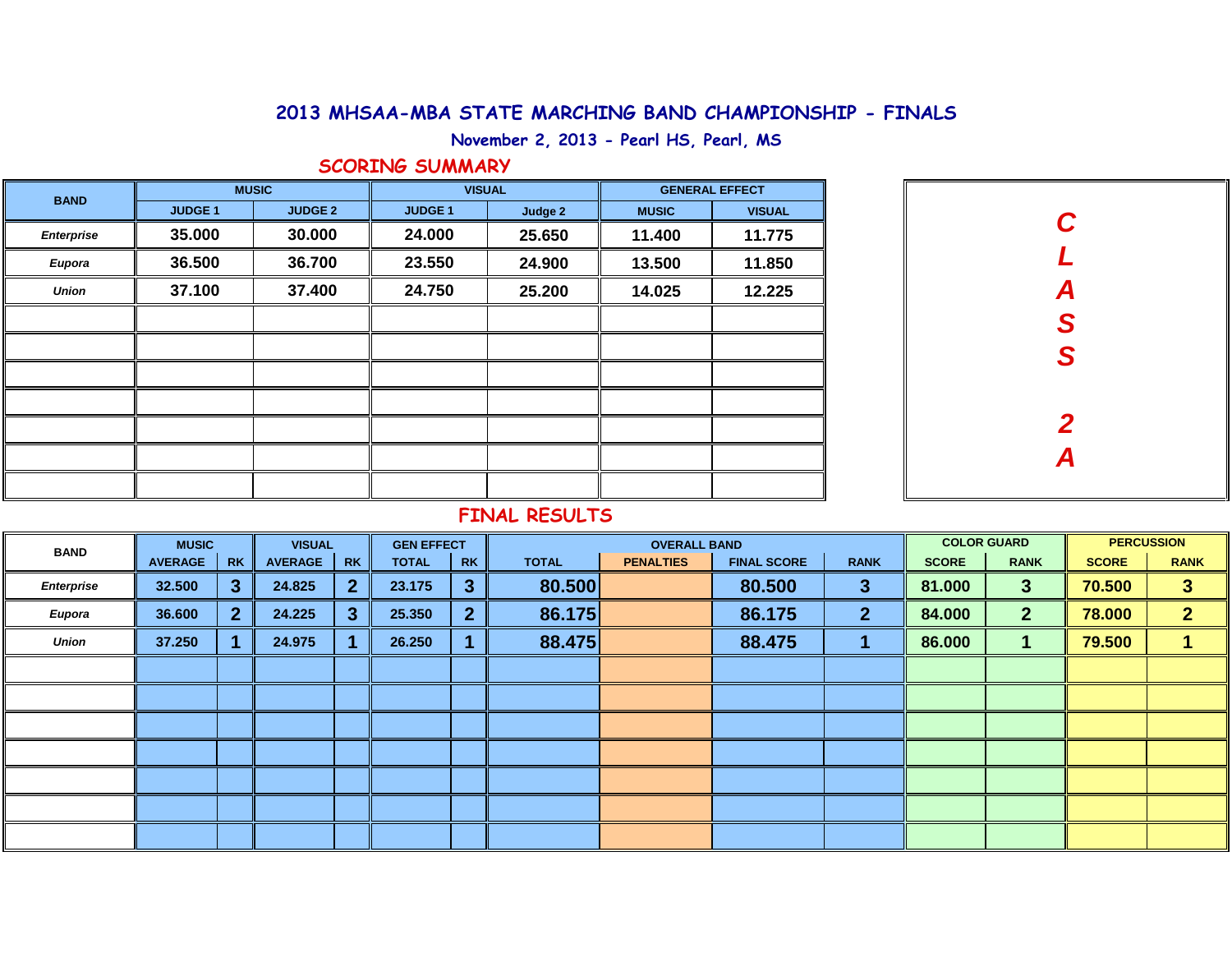#### **2013 MHSAA-MBA STATE MARCHING BAND CHAMPIONSHIP - FINALS November 2, 2013 - Pearl HS, Pearl, MS CLASS 2A**

| <b>MUSIC</b>          |                   | <b>SCORE</b> | <b>OVERALL</b> |                                                                                                          | <b>SCORE</b> |
|-----------------------|-------------------|--------------|----------------|----------------------------------------------------------------------------------------------------------|--------------|
| <b>3RD PLACE</b>      | <b>Enterprise</b> | 32.50        |                |                                                                                                          |              |
| 2ND PLACE             | <b>Eupora</b>     | 36.60        |                |                                                                                                          |              |
| <b>1ST PLACE</b>      | <b>Union</b>      | 37.25        |                |                                                                                                          |              |
|                       |                   |              |                |                                                                                                          |              |
| <b>VISUAL</b>         |                   | <b>SCORE</b> | 6th PLACE      | #N/A                                                                                                     | #N/A         |
| <b>3RD PLACE</b>      | <b>Eupora</b>     | 24.23        | 5th PLACE      | #N/A                                                                                                     | #N/A         |
| 2ND PLACE             | <b>Enterprise</b> | 24.83        | 4th PLACE      | #N/A                                                                                                     | #N/A         |
| <b>1ST PLACE</b>      | <b>Union</b>      | 24.98        | 3rd PLACE      | <b>Enterprise</b>                                                                                        | 80.50        |
|                       |                   |              | 2nd PLACE      | Eupora                                                                                                   | 86.18        |
| <b>GENERAL EFFECT</b> |                   | <b>SCORE</b> | 1st PLACE      | <b>Union</b>                                                                                             | 88.48        |
| <b>3RD PLACE</b>      | <b>Enterprise</b> | 23.18        |                |                                                                                                          |              |
| 2ND PLACE             | Eupora            | 25.35        |                |                                                                                                          |              |
| <b>1ST PLACE</b>      | <b>Union</b>      | 26.25        |                | #N/A - A tie in overall points has occurred. Refer to<br>"Recap" page (OVERALL BAND points) to determine |              |
|                       |                   |              |                | which two bands have tied. Band with higher MUSIC                                                        |              |
| <b>COLOR GUARD</b>    |                   | SCORE        |                | score takes the higher place.                                                                            |              |
| <b>3RD PLACE</b>      | <b>Enterprise</b> | 81.00        |                |                                                                                                          |              |
| 2ND PLACE             | <b>Eupora</b>     | 84.00        |                |                                                                                                          |              |
| <b>1ST PLACE</b>      | <b>Union</b>      | 86.00        |                |                                                                                                          |              |
|                       |                   |              |                |                                                                                                          |              |
| <b>PERCUSSION</b>     |                   | <b>SCORE</b> |                |                                                                                                          |              |
| <b>3RD PLACE</b>      | <b>Enterprise</b> | 70.50        |                |                                                                                                          |              |
| 2ND PLACE             | Eupora            | 78.00        |                |                                                                                                          |              |
| <b>1ST PLACE</b>      | <b>Union</b>      | 79.50        |                |                                                                                                          |              |

|                   | <b>SCORE</b> | <b>OVERALL</b> |                   | <b>SCORE</b> |
|-------------------|--------------|----------------|-------------------|--------------|
| <b>Enterprise</b> | 32.50        |                |                   |              |
| Eupora            | 36.60        |                |                   |              |
| <b>Union</b>      | 37.25        |                |                   |              |
|                   |              |                |                   |              |
|                   | <b>SCORE</b> | 6th PLACE      | #N/A              | #N/A         |
| Eupora            | 24.23        | 5th PLACE      | #N/A              | #N/A         |
| <b>Enterprise</b> | 24.83        | 4th PLACE      | #N/A              | #N/A         |
| <b>Union</b>      | 24.98        | 3rd PLACE      | <b>Enterprise</b> | 80.50        |
|                   |              | 2nd PLACE      | Eupora            | 86.18        |
|                   | <b>SCORE</b> | 1st PLACE      | <b>Union</b>      | 88.48        |
| <b>Enfernrice</b> | 2318         |                |                   |              |